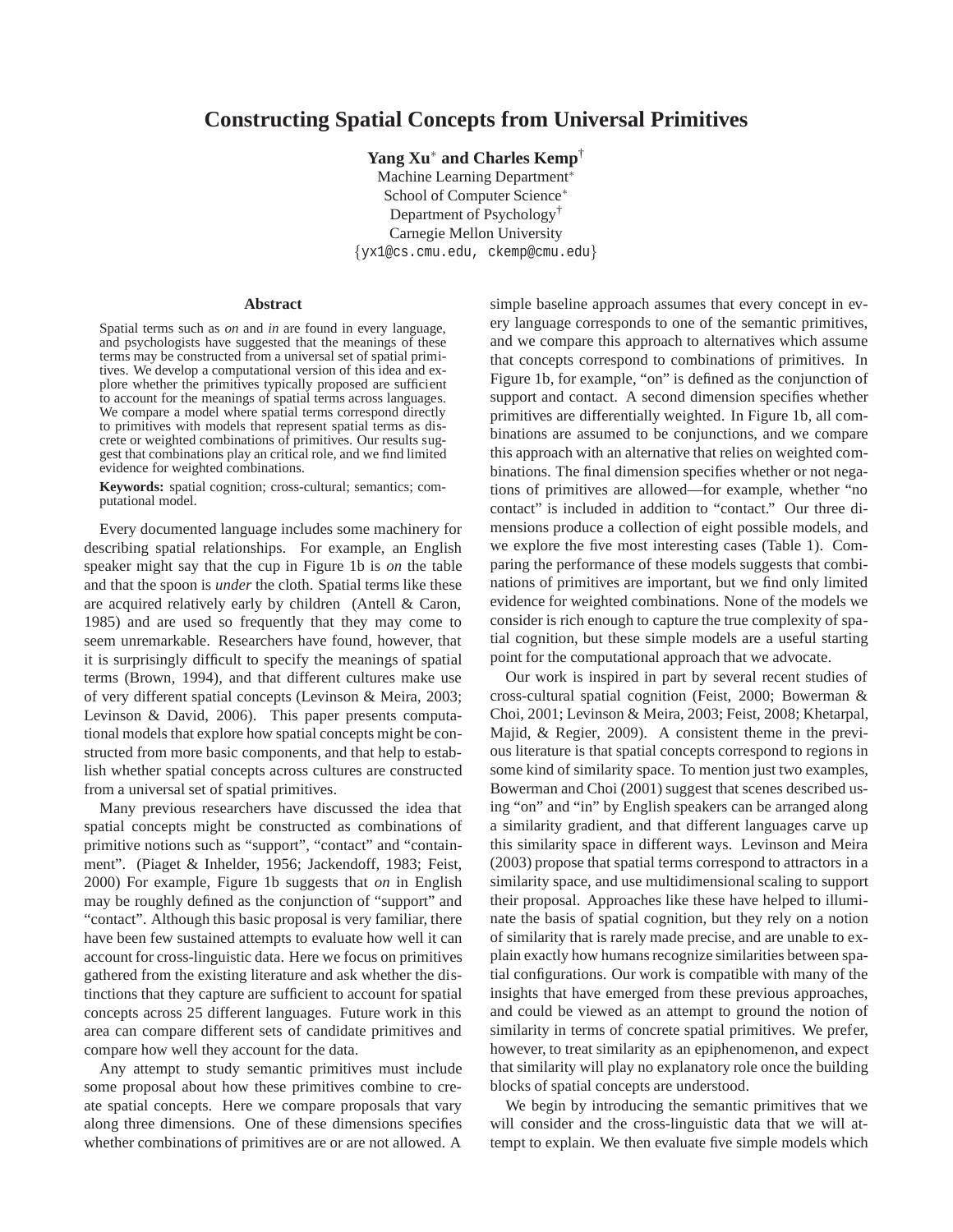

Figure 1: (a) A computational framework for exploring how spatial primitives (*P*) combine to create the meanings of spatial terms (*T*). Given information about which primitives characterize a set of scenes (*S*), the framework predicts which terms apply to which scenes. (b) An illustration of the framework in (a). English "on" is a combination of "support" and "contact," and applies to scenes (like cup on table) where both primitives are present.

make different assumptions about how spatial concepts are constructed from semantic primitives. Each successive model includes one or more previous models as a special case, and we explore whether the additional assumptions made by each model help to account for the cross-linguistic data.

# **A Computational Approach to Spatial Cognition**

Our formal approach is summarized by the graphical model in Figure 1a. Suppose that *P* represents a set of spatial primitives and that *S* is a matrix of scene vectors, where column  $s_i$  is a binary vector that indicates which primitives apply to scene *i*. In Figure 1b, for example, the scene vector for "cup on table" indicates that this scene is characterized by "support" and "contact" but not "hanging." Let *T* be a matrix of term vectors, where vector  $t_j$  indicates which primitives contribute to the meaning of term *j*. In Figure 1b, the term vector for "on" indicates that the meaning of this term is based on the "support" and "contact" primitives. Finally, let *D* be a

Table 1: A brief description of the five models and their abbreviations. The two columns on the right compare model scores on the real data to the mean scores on the random sets discussed in Results.  $D_1$  is data from the authors and Levinson and Meira (2003).  $D_2$  is data collected by Feist (2000).

| Model                      | Abbrev. | $S(D_1)$ | $S(D_2)$ |
|----------------------------|---------|----------|----------|
| Singleton                  | $BS+$   | .61: .39 | .61: .50 |
| Singleton with negations   | $BS-$   | .62: .41 | .66: .53 |
| Conjunction                | $BC+$   | .66: .46 | .70: .58 |
| Conjunction with negations | $BC-$   | .79: .57 | .83: .68 |
| Weighted combination       | $WC -$  | .79: .54 | .80: .65 |

binary matrix where entry  $d_{ij}$  indicates whether the spatial relationship in scene *i* can be described by term *j*.

The graphical model in Figure 1a can capture at least three kinds of inferences. If asked to decide whether term *j* applies to scene *i*, a native speaker can use scene vector  $s_i$  and term vector  $t_j$  to decide whether  $d_{ij} = 1$ . When interpreting a description of an unobserved scene *i* , a native speaker can use term vector  $t_i$  along with the information that  $d_{ij} = 1$  to predict the scene vector  $s_i$ . When learning the meanings of spatial terms, a learner given *P*, *S*, and *D* can infer the term vectors in *T*. We will address this third problem and the nodes for *P*, *S*, and *D* are shaded in Figure 1a to indicate that these variables are observed for all cases we consider.

We report results for two cross-linguistic data sets. The first is based on a triple  $(P_1, S_1, D_1)$  that combines data reported by Levinson and Meira (2003) with new data that we have collected. Our second data set is based on a triple  $(P_2, S_2, D_2)$  that is taken from the work of Feist (2000). The next sections describe these triples, and we then describe how we used these triples to explore the meanings of spatial terms.

**Spatial primitives.** The first set of primitives  $(P_1)$  is shown in Table 2, and includes 19 primitives that capture position along the vertical axis, position with respect to the observer, and various notions related to contact and inclusion. These primitives were collected from several previous authors, and the set is intended to capture most of the concepts that have previously been proposed as candidate primitives. The second set of primitives  $(P_2)$  is based on a set proposed by Feist (2000), and includes primitives like "above," "contact," and "support." The complete set of primitives is shown at the top left of Figure 2b.

**Scenes and scene vectors.** The scenes we consider are taken from the *Topological Relations Picture Series* designed by Melissa Bowerman. This picture set is composed of 71 different line drawings of a wide range of spatial scenes. Each scene in the picture set represents a spatial relationship between a designated *figure* (indicated by an arrow in the drawing) and a *ground* object. Figure 1 shows a few examples of these drawings. Scene matrix *S*<sup>1</sup> includes all 71 pictures. We asked three English speakers to code these pictures using the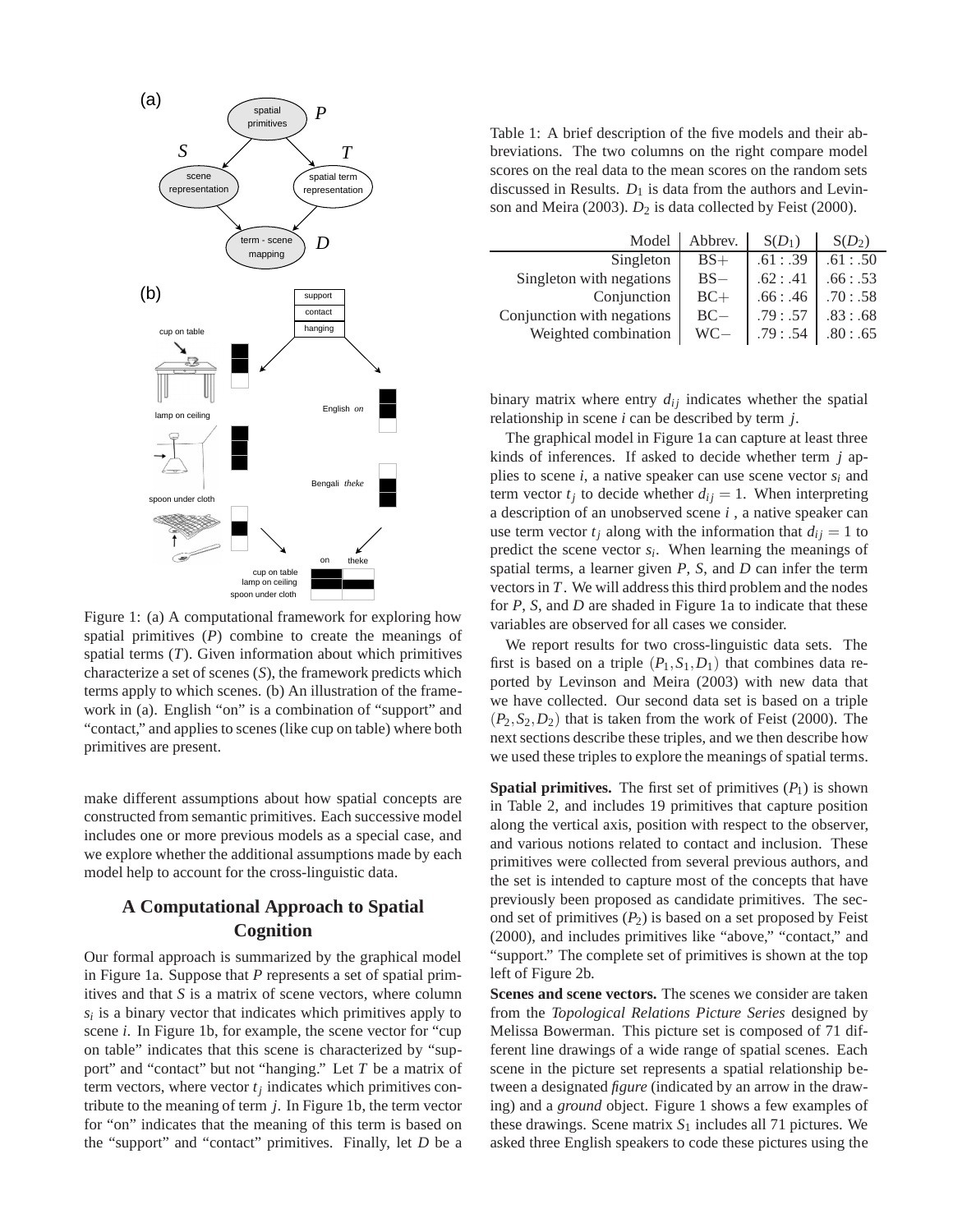19 primitives in Table 2. Each primitive was described using a short phrase, and summaries of these descriptions are shown in Table 2. Matrix  $S_1$  was created by merging the three sets of responses using a majority vote, and a subset of this matrix appears in Figure 2a. Scene matrix *S*<sup>2</sup> includes information for 27 scenes from the picture series. Feist coded each scene in terms of the primitives in her set, and matrix  $S_2$  is based on her codes. A subset of *S*<sup>2</sup> is shown in Figure 2b.

**Scene-term mappings.** Matrix  $D_1$  includes results for all 71 scenes. Levinson and Meira (2003) reported data for 4 languages, and we built on this data set by asking one speaker for each of 21 additional languages to label the set of 71 scenes. The languages included are listed in Table 2. Participants were asked to provide a single spatial term for each picture and were allowed to use as many different terms as they liked across the set of 71 scenes. In cases where they were not sure, we asked them to choose the term that seemed best to them. Feist (2000) asked speakers of 16 languages to label the scenes represented in  $S_2$ , and the results are collected in data matrix  $D_2$ .

### **Modeling the meaning of spatial terms**

The information in a triple (*P*,*S*,*D*) can be used to explore the semantics of spatial terms. We consider a family of five models that make different assumptions about the spatial term representations *T* and the way in which scene representations (*S*) and term representations (*T*) combine to generate the termscene mappings (*D*). All of the models assume that spatial term  $j$  is represented as a term vector  $t_j$ , but the models vary along three dimensions which determine the nature of the entries in each vector.

One of these dimensions—binary (B) or weighted (W) indicates whether primitives can be differentially weighted. Binary models use term vectors  $t_j$  where 0 indicates that a primitive makes no contribution to the meaning of *t<sup>j</sup>* , and 1 indicates that a primitive must be present in order for term *j* to apply. Weighted models use vectors where each entry is a real number between -1 and 1 inclusive. Weights near 1 indicate that a primitive should be present in order for a term to apply, and weights near -1 indicate that a primitive should be absent. A second dimension—singleton (S) or combination (C)—indicates whether terms correspond to single primitives or combinations of primitives. Singleton models assume that each term vector has exactly one non-zero entry, but combination models allow term vectors to have multiple non-zero entries. The final dimension—positive (+) or negative (-) indicates whether spatial terms can be defined using negations of primitives. For binary models with negation, we expand the set of primitives so that it includes negated versions of each primitive in Table 2. For weighted models with negation, we keep the original set of primitives and capture negation by allowing term vectors to include negative weights. The three dimensions just introduced generate 8 models in total, and we will focus on the five models in Table 1.

Although some of our models allow term vectors  $t_j$  to contain real-valued entries, scene vectors  $s_i$  are always represented as binary vectors which specify which primitives apply (1) or do not apply (0) to each scene. Given a scene vector  $s_i$  and a term vector  $t_j$ , all of our binary models determine whether spatial term *j* applies to scene *i* as follows:

$$
d_{ij} = \begin{cases} 1, & \text{if } s_i^T t_j = |t_j| \\ 0, & \text{otherwise} \end{cases}
$$
 (1)

where  $|t_j|$  is the number of non-zero entries in term vector  $t_j$ . Equation 1 states that term *i* applies to scene *j* (i.e.  $d_{ij} = 1$ ) only if all of the constraints specified by term vector  $t_j$  are consistent with the scene. Weighted models use a soft version of Equation 1:

$$
d_{ij} = \begin{cases} 1, & \text{if } \sigma(s_i^T t_j) > p \\ 0, & \text{otherwise} \end{cases}
$$
 (2)

where  $\sigma(\cdot)$  is a sigmoid function (e.g.  $\sigma(x) = \frac{1}{1 + exp(-x)}$ ) which maps its argument into a probability (i.e. a number between 0 and 1). The parameter  $p$  is a threshold that will be learned from the data sets that we consider.

The models in Table 1 make contact with previous ideas from several fields. The singleton model is based on an idea proposed by Piaget and Inhelder (1956) who claims that there exists a common topology in which spatial languages build on concepts such as proximity and contiguity. Jackendoff (1983) further suggests that spatial semantics are composed of simple primitives such as "on" and "in", which are directly encoded in languages. We expect, however, that the singleton model is unlikely to prove adequate. Levinson and others (Levinson & Meira, 2003; Levinson & David, 2006) have argued that there is great variation in spatial concepts across cultures, and the singleton model cannot account for this variation without an explosion in the number of primitives.

The combination models are also related to previous work. The discrete combination model captures the familiar proposal that meanings can be represented as conjunctions of primitive concepts, and psychologists have also proposed that spatial terms are represented as sets of weighted attributes (Feist, 2000). The weighted model in Equation 2 is known to statisticians as a logistic regression model, and is equivalent to a single-layer neural network, where the input  $(s_i)$  is mapped to the output  $(d_{ij})$  via a layer of weights  $(t_i)$ and the sigmoid function.

#### **Inferring term vectors**

Our goals can now be precisely formulated. Given a triple (*P*,*S*,*D*) and one of the five models in Table 1, we wish to infer a term matrix *T* and decide how well *S* and *T* account for the data *D*. For both the singleton and conjunction models, we use a greedy algorithm to infer the term matrix *T*. For each spatial term we begin with a term vector  $t_j$  that includes only zeros, then greedily flip elements to improve a standard precision-recall F-score

$$
F = \frac{2 \times \sum_{i} I(\hat{d}_{ij} = d_{ij} = 1)}{\sum_{i} I(\hat{d}_{ij} = 1) + \sum_{i} I(d_{ij} = 1)}
$$
(3)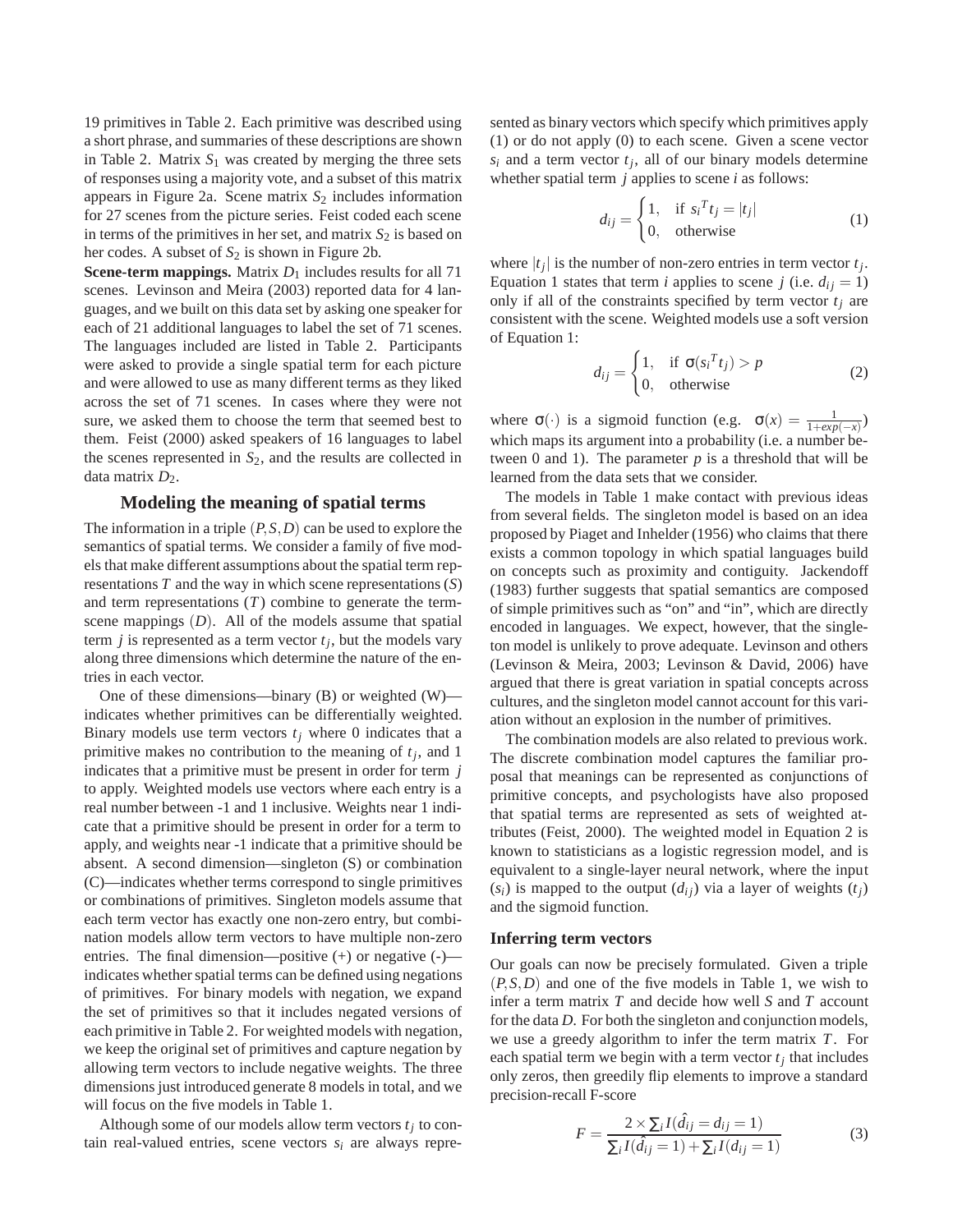Table 2: Lists of author-collected languages (alphabetical), spatial primitives and their descriptions. "\*" indicates negatable primitives. "F" and "G" stand for figure and ground.

| Language   | Primitive                       | Description                     |  |
|------------|---------------------------------|---------------------------------|--|
| Arabic     | above                           | F higher than G                 |  |
| Bengali    | below                           | F lower than G                  |  |
| Cantonese  | vertical equality*              | F and G of equal height         |  |
| Croatian   | support*                        | F supported by G                |  |
| English    | horizontal support <sup>*</sup> | F supported horizontally by G   |  |
| Finnish    | front                           | F closer to viewer than G       |  |
| French     | back                            | G closer to viewer than F       |  |
| German     | viewpoint equality*             | F and G equidistant from viewer |  |
| Hindi      | contact*                        | F in touch with G               |  |
| Indonesian | surface contact*                | F in surface contact with G     |  |
| Italian    | attachment*                     | F attached to G                 |  |
| Japanese   | adhesion <sup>*</sup>           | F stuck to G                    |  |
| Mandarin   | hanging*                        | F hung from G                   |  |
| Portuguese | piercing*                       | F pierces through G             |  |
| Romanian   | impaled*                        | F impaled by G                  |  |
| Russian    | proximity*                      | F in close proximity to G       |  |
| Slovakian  | containment*                    | F contained by G                |  |
| Slovene    | encircled <sup>*</sup>          | G circles F                     |  |
| Spanish    | circlement*                     | F circles G                     |  |
| Thai       |                                 |                                 |  |
| Vietnamese |                                 |                                 |  |

where  $\hat{d}_{ij}$  is a prediction based on the term vector  $t_j$  and  $d_{ij}$ indicates whether term *j* actually applies to scene *i*. The Fscore will be high if most of the  $\hat{d}_{ij} = 1$  entries predicted by  $t_i$  are correct (high precision), and if these predicted 1-entries include most of the actual 1-entries for term *j* (high recall).

For the weighted combination model, instead of inferring binary vectors we must learn a vector of weights for each term. Choosing the weights to maximize the F-Score is possible in principle (Jansche, 2005), but instead we fit a standard L1 regression model which is equivalent to a Bayesian logistic regression (Genkin, Lewis, & Madigan, 2004) with a Laplacian prior on the weights. For each spatial term, this approach searches for a weight vector *t<sup>j</sup>* such that Equation 2 accurately predicts which scenes can be described by term *j*. The Laplacian prior captures the idea that term vectors  $t_i$  should be as simple as possible, and encourages small entries in  $t_j$  to end up as zero weights. In addition to this prior, we use the number of non-zero entries inferred by the conjunction model as an upper bound on the number of non-zero weights for the weighted model. Allowing many of the entries to be non-zero gives the weighted model more flexibility, but enforcing a sparsity constraint enables a direct comparison between the conjunction and weighted combination models. After learning the weights in all of term vectors *t<sup>j</sup>* , we finish by choosing threshold *p* in Equation 2 to maximize the F-score (Equation 3).

## **Results**

We applied the five models just described to the two triples (*P*,*S*,*D*) mentioned previously. In each case we computed the term matrix *T* that best accounts for the data. Term vectors for some languages are shown in Figure 2, and are discussed towards the end of this section.

The extent to which each model captures each data set can be captured using the F-score in Equation 3. Scores for the five models are shown in Table 1. To assess whether these scores are better than chance-level performance, we compared them with baseline scores achieved on random data sets. We used three randomization strategies. A *randomized D* set is created by randomizing all entries in *D* so that the sparsity is preserved (i.e. the number of "1" entries remains the same but all other structure is lost. A *shuffled D* set is created by randomly reordering the rows in *D* and leaving the scene vectors in *S* fixed. Finally, a *shuffled S* set is created by permuting the rows in *S* and leaving *D* fixed. Note that both shuffled sets leave the columns in *D* and *S* unchanged and therefore preserve many characteristics of these matrices, including the extent to which scenes (i.e. columns) tend to fall into clusters. For each triple, we created 20 random sets for each randomization strategy and computed the model scores. We then used t-tests to evaluate the hypothesis that performance on the real sets was significantly higher than performance on the random sets. In all cases we obtained highly significant results with truncated *p* < 0.001 after correction for multiple tests (first five rows of Table 2). These results suggest that all of our models were able to capture the structure in the observed data better than chance.

Although all models appear to capture some structure in the data, it is natural to ask which model performs best. The scores for the individual models do not address this question directly—for example, since the singleton model is a special case of the conjunction model, the conjunction model will always achieve a higher score regardless of whether it is actually the better approach. We therefore compared pairs of models by exploring whether whether the difference between their scores was significantly above chance level. For each pair, we compared the difference in prediction scores on the real data set against the differences achieved on the three random sets. The results appear in the final five rows of Table 2. Rows 6 and 7 suggest that the conjunction models perform better overall than the singleton models. Rows 8 and 9 suggest that allowing negated primitives leads to a significant improvement in performance. Finally, row 10 suggests that the weighted combination model does not perform better than the conjunction model with negations. Note, however, that we also evaluated an alternative weighted model where the sparsity of the weight vectors was not constrained by the conjunctive solution, and where all of the entries in each vector were allowed to be nonzero. This model performed significantly better than the conjunction with negation model on three of the six randomized tests across the two data sets, suggesting that weighted combinations may capture some aspects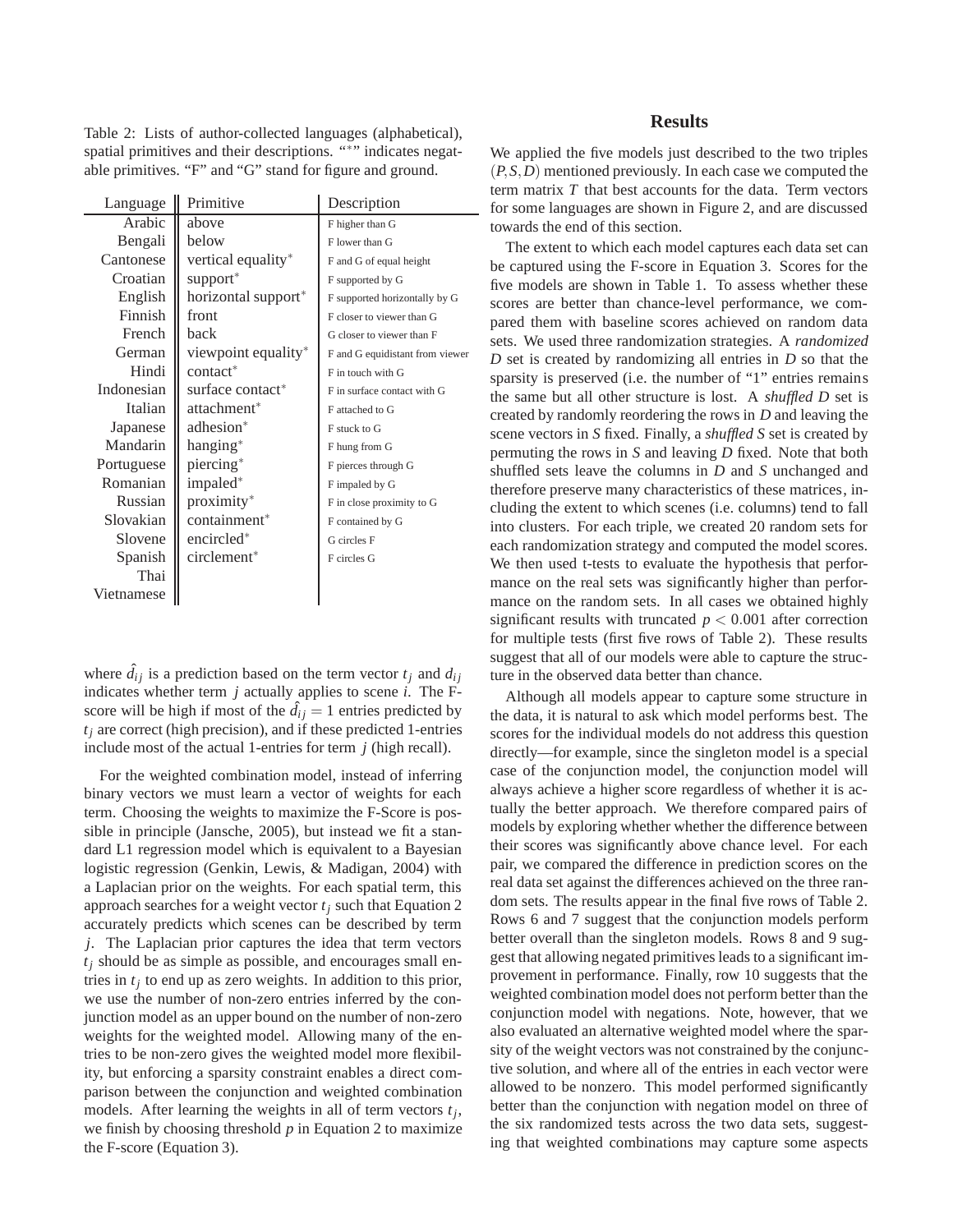Table 3: Significance of model performances and pairwise comparisons from t-tests. The model scores on the real data sets are compared to those on the random sets (1 – *randomized D*,  $2$  – *shuffled D*,  $3$  – *shuffled S*).  $D_1$  is data from the authors and Levinson and Meira (2003).  $D_2$  is collected by Feist (2000). For each pairwise comparison, the model on the left scores higher than the model on the right (e.g. BC+ outperforms BS+). "<sup>\*\*</sup> indicates statistical significance at  $p < 0.05$ .

|                  | $D_1$                   | $D_2$                 |  |
|------------------|-------------------------|-----------------------|--|
|                  | $\mathcal{R}$<br>2<br>1 | $\mathcal{E}$<br>2    |  |
| $BS+$            | *<br>*<br>$\ast$        | *<br>*<br>*           |  |
| BS.              | *<br>*<br>$\ast$        | *<br>*<br>*           |  |
| $BC+$            | *<br>$\ast$<br>*        | $\ast$<br>*<br>$\ast$ |  |
| $BC-$            | *<br>$\ast$<br>*        | *<br>*<br>$\ast$      |  |
| WC-              | *<br>$\ast$<br>*        | $\ast$<br>$\ast$<br>* |  |
| $BC + vs$ $BS +$ | *                       | *<br>*<br>$\ast$      |  |
| $BC - vs$ $BS -$ | *<br>*                  | $\ast$<br>$\ast$<br>* |  |
| $BS - vs$ $BS +$ | *                       | *<br>*<br>$\ast$      |  |
| $BC - vs BC +$   | *<br>*<br>$\ast$        | *<br>*<br>$\ast$      |  |
| $BC - vs W C -$  |                         |                       |  |

of spatial semantics. Future work can explore this issue in more detail and determine which sparsity assumptions allow weighted models to provide the best account of spatial terms.

Our analyses so far suggest that the primitives in  $P_1$  and *P*<sup>2</sup> are able to account for much of the structure in data sets *D*<sup>1</sup> and *D*2. It is important, however, to consider whether our models combine the primitives in psychologically meaningful ways. Figure 2 shows the definitions learned by our models for three languages, and focuses on a subset of 10 scenes that were used in both data sets. Figure 2a shows term vectors and predictions for our data set. Note that the conjunction model captures important aspects of meaning that the singleton model misses. For example, Figure 2a.ii shows that "contact" is included in the meaning of *on* by the conjunction but not the singleton model. The plots also illustrate how negations allow the conjunction model to improve its predictions. Figure 2a.xi shows that the conjunction model makes several predictions about "qian mian" that do not match the true scene-term mapping in Figure 2a.x. "Qian mian" corresponds roughly to the phrase "in front of," and including "no contact" in the definition of this term allows the negated conjunction model to successfully predict that it will not apply to scenes like "handle on cupboard" or "stamp on letter."

For our second analysis the term vectors  $T_1$  (Figures 2b.iii) and b.iv) can be compared against a gold standard, which is the set of term vectors manually assigned by Feist (Figure 2b.ii). The vectors learned by our model are similar to those specified by Feist, and the predictions that follow from Feist's representation (Figure 2b.vi) do not appear more accurate overall than the predictions generated by our automatically learned term vectors (Figure 2b.vii).

## **Conclusion**

We presented computational models that explore whether spatial concepts can be constructed by combining a set of universal primitives. Our results suggest that a large proportion of the information in two cross-linguistic data sets can be captured by models that begin with the primitives typically discussed in the literature and combine them using simple operations such as conjunctions and weighted sums. Our general framework (Figure 1a) can be used to address many questions in spatial cognition and we mention just two directions for future work. First, we fit our models to the cross-linguistic data by learning definitions for each spatial term, and future work can use our approach to explore how humans learn spatial concepts. Second, all our analyses used primitives that were specified *a priori*, but it is conceptually straightforward to develop models that learn the primitives that best account for a given data set. Uncovering the nature of spatial primitives presents many challenges, but computational approaches can help address some of these challenges.

### **References**

- Antell, S. E. G., & Caron, A. J. (1985). Neonatal perception of spatial relationships. *Infant Behavior and Development*, *8*, 15-23.
- Bowerman, M., & Choi, S. (2001). Shaping meanings for language: Universal and language-specific in the acquisition of spatial semantic categories. In M. Bowerman & S. C. Levinson (Eds.), *Language acquisition and conceptual development.* Cambridge: Cambridge University Press.
- Brown, P. (1994). The INs and ONs of Tzeltal locative expressions: the semantics of stative descriptions of location. *Linguistics*, *32*, 743-90.
- Feist, M. I. (2000). *On In and On: An investigation into the linguistic encoding of spatial scenes*. Doctoral dissertation, Northwestern University.
- Feist, M. I. (2008). Space between languages. *Cognitive Science*.
- Genkin, A., Lewis, D., & Madigan, D. (2004). *Large-scale Bayesian logistic regression for text categorization* (Tech. Rep.). Rutgers University.
- Jackendoff, R. (1983). *Semantics and cognition*. Cambridge, MA: MIT Press.
- Jansche, M. (2005). Maximum expected F-measure training of logistic regression models. In *Proceedings of EMNLP.*
- Khetarpal, N., Majid, A., & Regier, T. (2009). Spatial terms reflect near-optimal spatial categories. In *Proceedings of the 31st annal conference of the cognitive science society.*
- Levinson, S. C., & David, W. P. (2006). *Grammars of space*. Cambridge University Press.
- Levinson, S. C., & Meira, S. (2003). 'Natural concepts' in the spatial topological domain — adpositional meanings in crosslinguistic perspective: an exercise in semantic typology. *Language*, *79*, 485-516.
- Piaget, J., & Inhelder, B. (1956). *The child's conception of space*. London: Routledge and Kegan Paul.